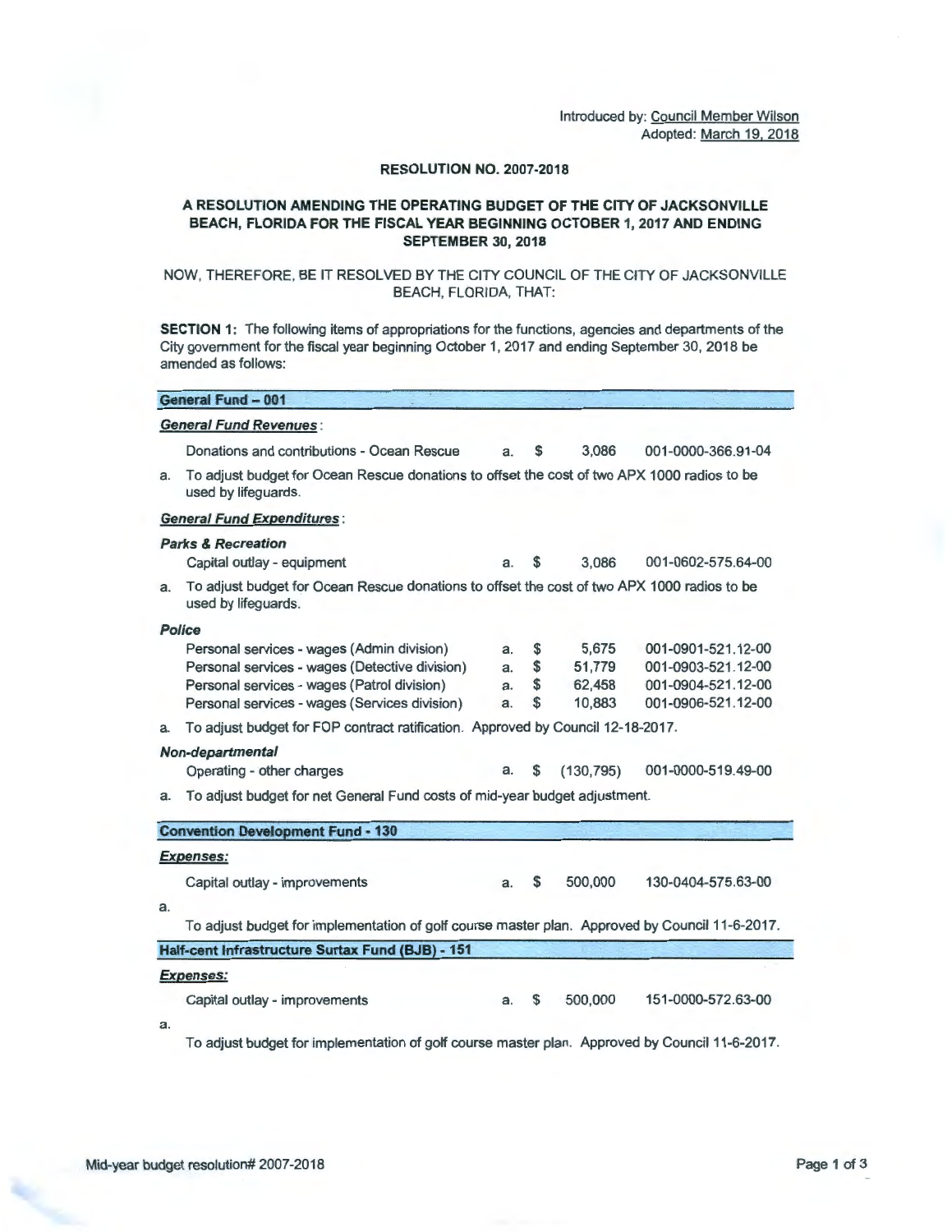| <b>Southend Redevelopment Fund - 182</b> |  |  |
|------------------------------------------|--|--|
|                                          |  |  |
|                                          |  |  |

## **Expenses:**

| Capital outlay - improvements                                                                                               |  | 138,518 | 182-1602-515.63-00 |
|-----------------------------------------------------------------------------------------------------------------------------|--|---------|--------------------|
| a.    To adjust budget for splash pad expansion at South Beach Park.  Approved by CRA 1-22-2018<br>and Council on 2-5-2018. |  |         |                    |

|          | <b>General Capital Projects Fund - 315</b>                                                                                                                                                                                           |                      |                     |                                        |                                                                                      |  |  |  |  |
|----------|--------------------------------------------------------------------------------------------------------------------------------------------------------------------------------------------------------------------------------------|----------------------|---------------------|----------------------------------------|--------------------------------------------------------------------------------------|--|--|--|--|
|          | <b>Revenues:</b>                                                                                                                                                                                                                     |                      |                     |                                        |                                                                                      |  |  |  |  |
|          | <b>Transfer from Leased Property Fund</b>                                                                                                                                                                                            | b.                   | \$                  | 141,917                                | 315-0000-381.73-00                                                                   |  |  |  |  |
|          | <b>Expenses:</b>                                                                                                                                                                                                                     |                      |                     |                                        |                                                                                      |  |  |  |  |
|          | Operating - repairs<br>Capital outlay - buildings<br>Capital outlay - vehicles<br>Capital outlay - improvements                                                                                                                      | a.<br>b.<br>C.<br>d. | \$<br>\$<br>\$<br>S | 60,748<br>253,623<br>23,744<br>468,125 | 315-0000-519.46-00<br>315-0000-519.62-00<br>315-0000-522.64-01<br>315-0000-572.63-00 |  |  |  |  |
| а.<br>b. | To adjust budget for sand fencing construction from 16th Ave South to St. Johns County line.<br>Approved by Council 2-19-2018.<br>To adjust budget and provide partial funding for water intrusion repairs at the Community Services |                      |                     |                                        |                                                                                      |  |  |  |  |
|          | Center facility located at 850 6th Ave South. Approved by Council 12-4-2017 and 2-19-2018.                                                                                                                                           |                      |                     |                                        |                                                                                      |  |  |  |  |
| C.       | To adjust budget for additional funding required for replacement of fire rescue pumper. Approved<br>by Council 12-4-2017.                                                                                                            |                      |                     |                                        |                                                                                      |  |  |  |  |
| d.       | To adjust budget for implementation of golf course master plan. Approved by Council 11-6-2017.                                                                                                                                       |                      |                     |                                        |                                                                                      |  |  |  |  |
|          | Electric Fund - 410                                                                                                                                                                                                                  |                      |                     |                                        |                                                                                      |  |  |  |  |
|          | <b>Expenses:</b>                                                                                                                                                                                                                     |                      |                     |                                        |                                                                                      |  |  |  |  |
|          | Capital outlay - improvements<br>Capital outlay - improvements                                                                                                                                                                       | a.<br>b.             | \$<br>\$            | 20,218<br>437,948                      | 410-1229-531.63-00<br>410-1229-531.63-00                                             |  |  |  |  |
| а.<br>а. | To adjust budget for fiber optic cable from Sampson Substation to Ft. Diego Substation. Approved<br>by Council 2-5-2018.<br>To adjust budget for emergency repairs at Sampson Substation.                                            |                      |                     |                                        |                                                                                      |  |  |  |  |
|          | Water & Sewer Fund - 420                                                                                                                                                                                                             |                      |                     |                                        |                                                                                      |  |  |  |  |
|          |                                                                                                                                                                                                                                      |                      |                     |                                        |                                                                                      |  |  |  |  |
|          | <b>Expenses:</b><br>Operating - repairs<br>Capital outlay - improvements                                                                                                                                                             | a.<br>b.             | \$<br>\$            | 23,785<br>76,346                       | 420-0707-536.46-04<br>420-0707-536.63-00                                             |  |  |  |  |
| а.       | To adjust budget for emergency road repairs within the area of 2nd St. N and 9th Ave N caused a<br>12" water main break on 10-27-2017.                                                                                               |                      |                     |                                        |                                                                                      |  |  |  |  |
| b.       | To adjust budget for water main upgrade to increase fire flow for Seascape Condominiums.<br>Approved by Council 2-5-2018.                                                                                                            |                      |                     |                                        |                                                                                      |  |  |  |  |
|          | <b>Stormwater Fund - 423</b>                                                                                                                                                                                                         |                      |                     |                                        |                                                                                      |  |  |  |  |
|          | Expenses:                                                                                                                                                                                                                            |                      |                     |                                        |                                                                                      |  |  |  |  |

Operating - rentals a. \$ 63,675 423-0712-536.44-00

a. To adjust budget for emergency equipment rentals during Hurricane Irma. Costs not previously included in the 2017 yearend budget modification.